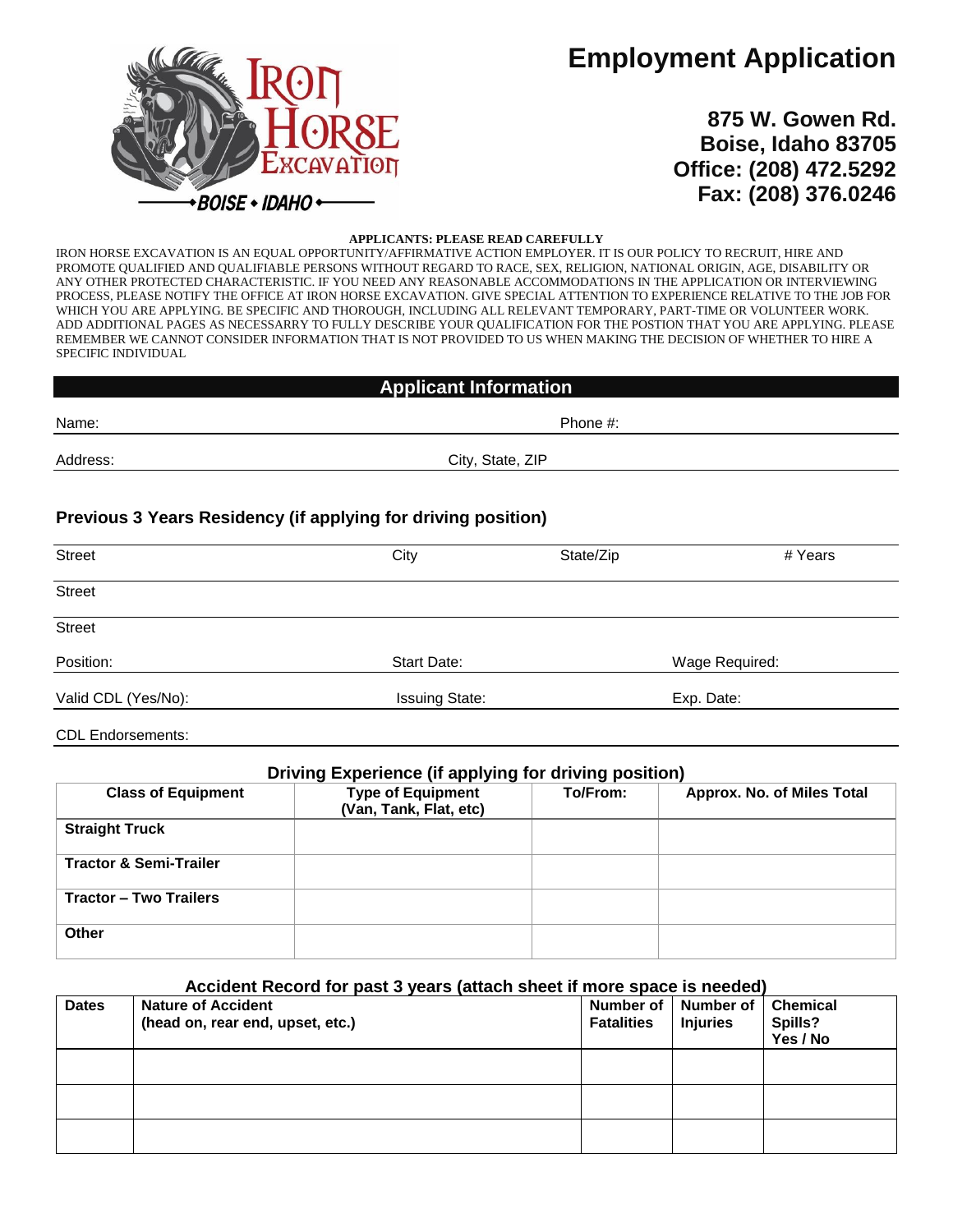- 1. Have you ever been denied a license, permit or privilege to operate a motor vehicle (i.e. DUI)? Yes / No a. If Yes explain:
- 2. Has any license, permit or privilege ever been suspended or revoked in the last 5 years? Yes / No a. If Yes explain: \_\_\_\_\_\_\_\_\_\_\_\_\_\_\_\_\_\_\_\_\_\_\_\_\_\_\_\_\_\_\_\_\_\_\_\_\_\_\_\_\_\_\_\_\_\_\_\_\_\_\_\_\_\_\_\_\_\_\_\_\_\_\_\_\_\_\_\_\_\_\_\_\_\_\_\_

|                                                          | <b>Employment History</b>  |                     |                   |  |
|----------------------------------------------------------|----------------------------|---------------------|-------------------|--|
| Company:                                                 |                            |                     | Phone:            |  |
| Address:                                                 |                            |                     | Supervisor:       |  |
| Job Title:                                               | <b>Starting Salary: \$</b> |                     | Ending Salary: \$ |  |
| Responsibilities:                                        |                            |                     |                   |  |
| From:<br>To:                                             |                            | Reason for Leaving: |                   |  |
| May we contact your previous supervisor for a reference? | <b>YES</b><br>П            | NO<br>$\Box$        |                   |  |
|                                                          |                            |                     |                   |  |
| Company:                                                 |                            |                     | Phone:            |  |
| Address:                                                 |                            |                     | Supervisor:       |  |
| Job Title:                                               | Starting Salary: \$        |                     | Ending Salary: \$ |  |
| Responsibilities:                                        |                            |                     |                   |  |
| To:<br>From:                                             |                            | Reason for Leaving: |                   |  |
| May we contact your previous supervisor for a reference? | <b>YES</b><br>$\Box$       | <b>NO</b><br>$\Box$ |                   |  |
| Company:                                                 |                            |                     | Phone:            |  |
|                                                          |                            |                     |                   |  |
| Address:                                                 |                            |                     | Supervisor:       |  |
| Job Title:                                               | Starting Salary: \$        |                     | Ending Salary: \$ |  |
| Responsibilities:                                        |                            |                     |                   |  |
| To:<br>From:                                             |                            | Reason for Leaving: |                   |  |
| May we contact your previous supervisor for a reference? | <b>YES</b><br>$\Box$       | <b>NO</b><br>$\Box$ |                   |  |